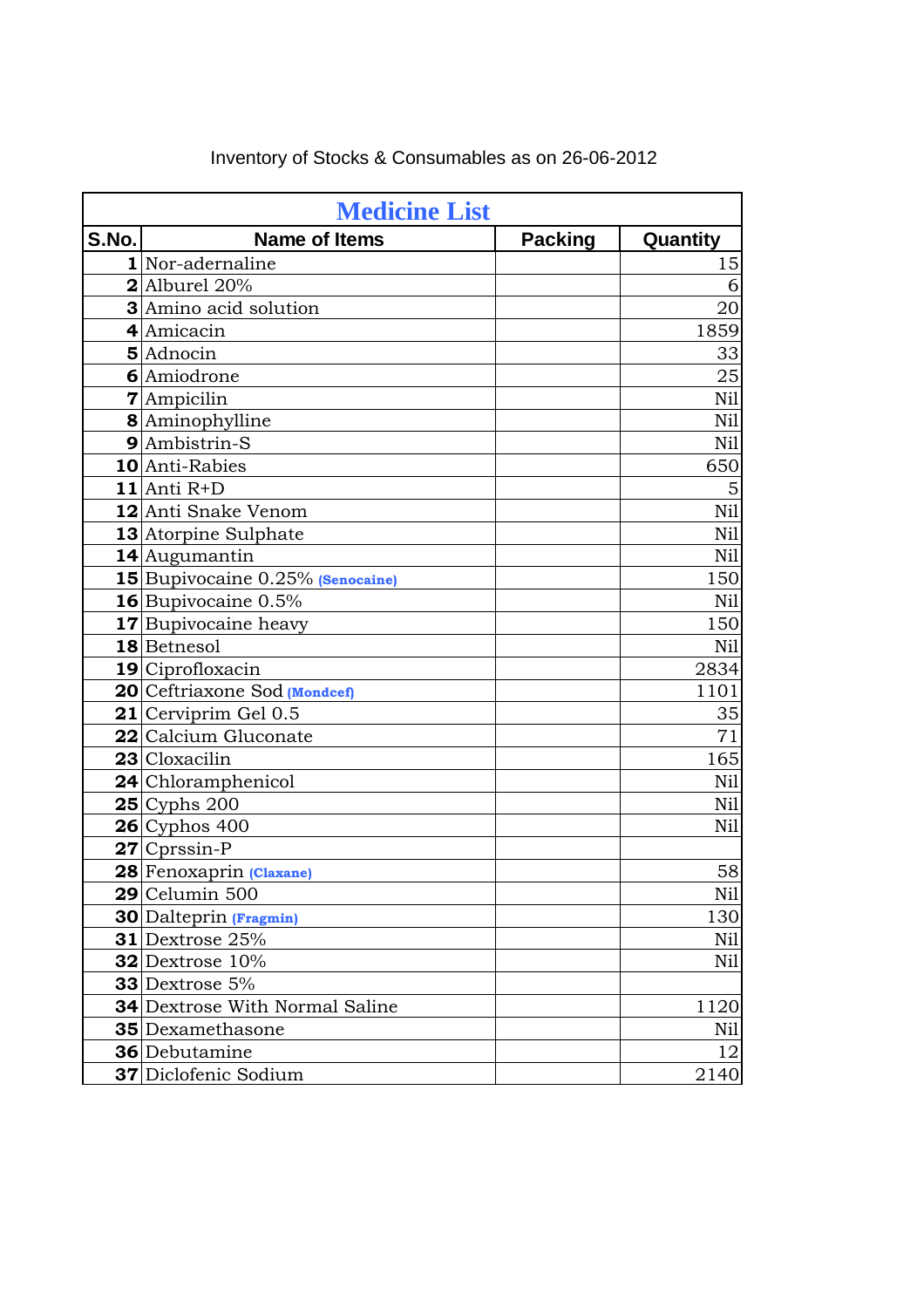| S.No. | <b>Name of Items</b>                 | <b>Packing</b> | Quantity       |
|-------|--------------------------------------|----------------|----------------|
|       | 38 Diazepam                          |                | 15             |
|       | 39 Dilzem                            |                | Nil            |
|       | 40 Dobutamine                        |                |                |
|       | $41$ Dopamine                        |                | 51             |
|       | $42$ Doxopar 10mg                    |                | Nil            |
|       | 43 Doxopar 50mg                      |                | Nil            |
|       | 44 Drotovin                          |                | Nil            |
|       | 45 Duvadilan                         |                | Nil            |
|       | 46 Drotin                            |                |                |
|       | $47$ Etophyllin + Jheophyllin        |                | 100            |
|       | 48 Epedocin                          |                | Nil            |
|       | 49 Ethamsylate                       |                | $\mathbf 5$    |
|       | 50 Esmolol                           |                | $\overline{3}$ |
|       | $51$ Facigo                          |                | Nil            |
|       | 52 Fluracil 50mg                     |                | Nil            |
|       | 53 Fluracil 250mg                    |                | Nil            |
|       | 54 Fluracil 500mg                    |                | Nil            |
|       | 55 Frusemide                         |                | 3930           |
|       | 56 Genkamycin                        |                |                |
|       | 57 Gentamycin                        |                | Nil            |
|       | 58 Glycopyrolate                     |                | Nil            |
|       | 59 Haemaceal iv 500ml                |                | Nil            |
|       | 60 Haes-Storil                       |                | Nil            |
|       | 61 Halothane                         |                | Nil            |
|       | 62 Hepatitis-B                       |                | Nil            |
|       | 63 Heplock                           |                | Nil            |
|       | 64 Hydroxy Propyl Methyl Cellulose   |                | Nil            |
|       | 65 Hydrocortisone 100mg (Efcorlin)   |                | 925            |
|       | 66 Hylase                            |                | Nil            |
|       | 67 Hyoscin Butyl Bromide             |                | 400            |
|       | <b>68</b> Insulin R Autropiol        |                | 563            |
|       | 69 Insulin Mix                       |                | 830            |
|       | <b>70</b> Iprevent Solution          |                | 618            |
|       | <b>71</b> Iron Sornitol              |                | Nil            |
|       | $72$ Isolyte - P                     |                | 35             |
|       | <b>73</b> Ketamine                   |                | 40             |
|       | <b>74</b> Lignocaine $2\%$           |                | 59             |
|       | <b>75</b> Lignocaine 4%              |                | 25             |
|       | <b>76</b> Lignocaine With Adernaline |                | 400            |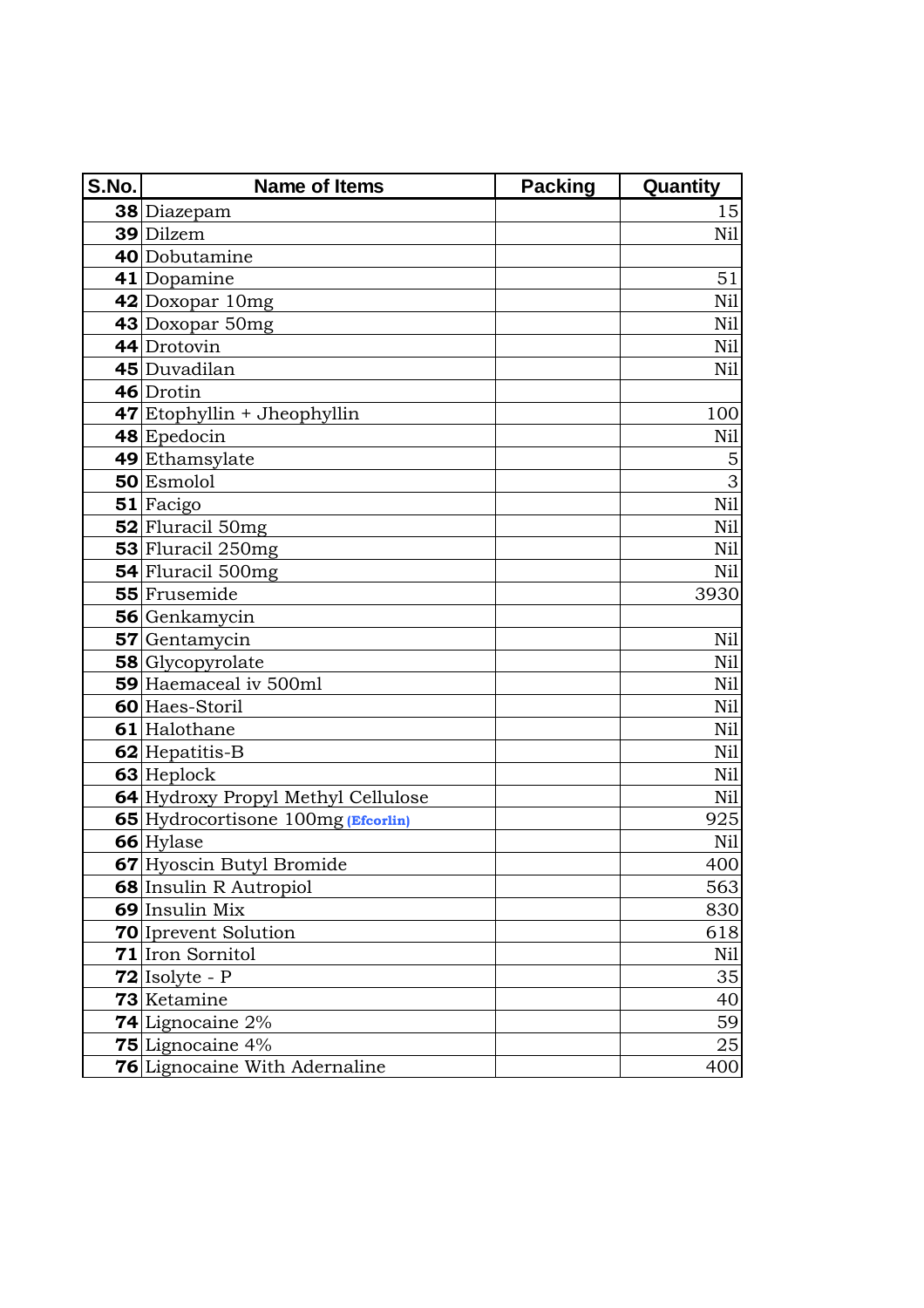| S.No. | <b>Name of Items</b>        | <b>Packing</b> | Quantity                  |
|-------|-----------------------------|----------------|---------------------------|
|       | 77 Mannitol iv              |                | Nil                       |
|       | 78 Midazolam                |                | Nil                       |
|       | <b>79</b> Methylergometrine |                | Nil                       |
|       | 80 Methylprednisolone       |                | 25                        |
|       | 81 Metoprolol               |                | $\ensuremath{\mathsf{3}}$ |
|       | 82 Metclopromide            |                | 30                        |
|       | $83$ MgSo4                  |                | Nil                       |
|       | 84 Metronidazole            |                | 410                       |
|       | 85 Meropenum                |                | 123                       |
|       | $86$ M.V.I                  |                | Nil                       |
|       | 87 Mephentramine            |                | Nil                       |
|       | <b>88</b> Nitroglycerine    |                | $\overline{5}$            |
|       | 89 Neostigmine              |                | 340                       |
|       | 90 Naloxone                 |                | 33                        |
|       | 91 Normal Saline            |                |                           |
|       | 92 Normal Saline 100ml      |                | 100                       |
|       | 93 Ondenstron               |                | nil                       |
|       | 94 Oxytocin (Syntocinon)    |                | 10                        |
|       | 95 Ofloxacin                |                |                           |
|       | 96 Pentazoscin              |                | 229                       |
|       | 97 Pentocid                 |                | Nil                       |
|       | 98 Paracetamol              |                | 640                       |
|       | 99 Phenirmine Maleate       |                | Nil                       |
|       | 100 Phentoin Sidium         |                | 857                       |
|       | 101 Phenobarbitone          |                | 20                        |
|       | 102 Pilocarpin              |                | Nil                       |
|       | 103 Propanolol              |                | 87                        |
|       | 104 Piperaaciline           |                | Nil                       |
|       | 105 Potassium Chloride      |                |                           |
|       | 106 Promethazine 25mg/ml    |                | 100                       |
|       | 107 Ranitidine              |                | Nil                       |
|       | 108 Ringer Lactate          |                | 2225                      |
|       | 109 Sodium Bicarbonate      |                | 25                        |
|       | 110 Salbutamol              |                |                           |
|       | $111$ Syntoc                |                |                           |
|       | 112 Sodium Valporate        |                | Nil                       |
|       | 113 Sodium Hyluronate       |                | Nil                       |
|       | 114 Streptomycin            |                |                           |
|       | 115 Streprokinase           |                | $\ensuremath{\mathsf{3}}$ |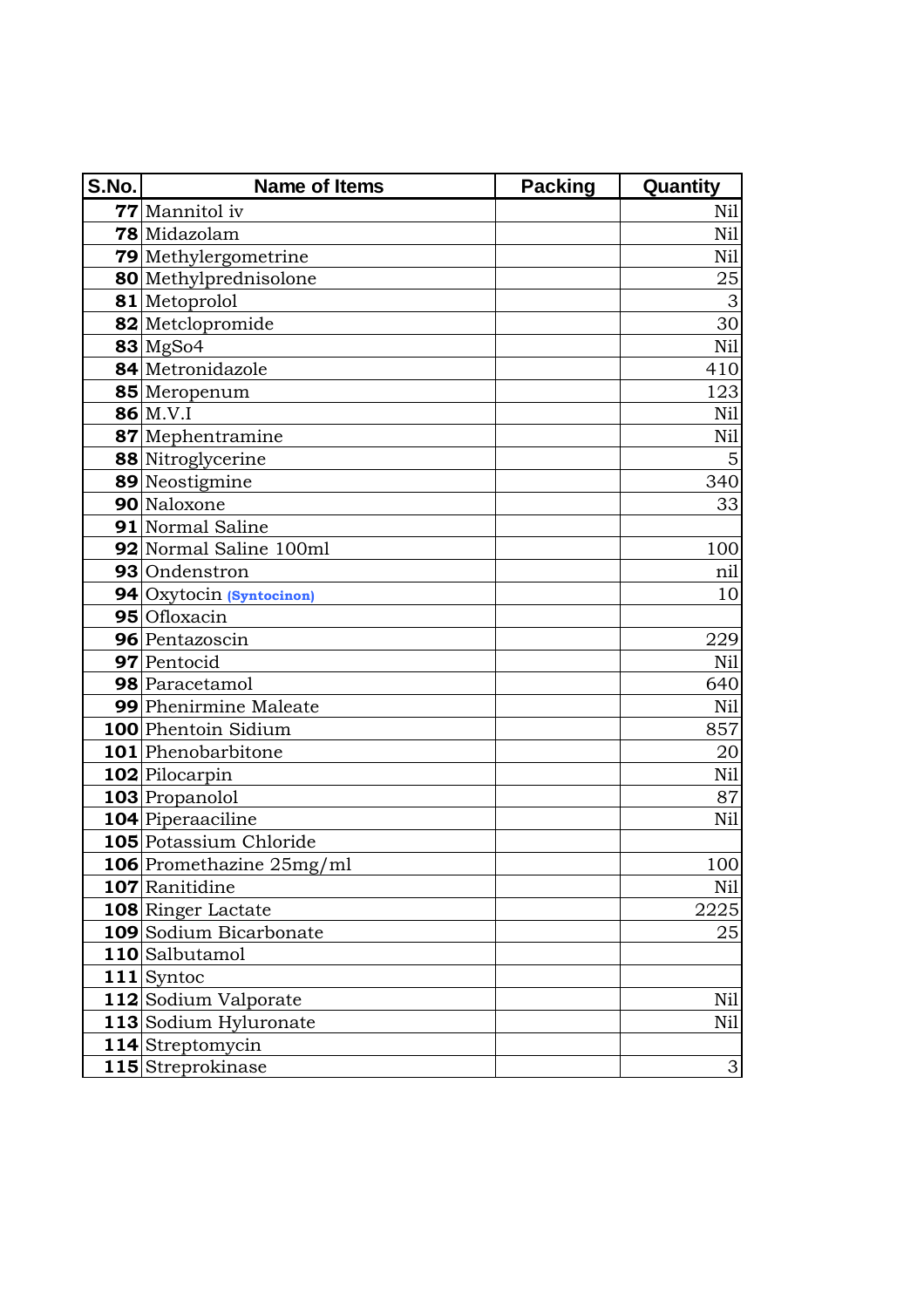| S.No. | Name of Items                                | <b>Packing</b> | Quantity |
|-------|----------------------------------------------|----------------|----------|
|       | <b>116</b> Salbutamol Solution For Nebuliser |                | 293      |
|       | 117 Ternexa                                  |                | Nil      |
|       | 118 Tetnus Toxoid                            |                | nil      |
|       | 119 Thiopental Sodium                        |                | 55       |
|       | 120 Termin                                   |                |          |
|       | 121 Teicoplanin (Targocid)                   |                | Nil      |
|       | 122 Tramadol                                 |                | 20       |
|       | 123 Terpen Blue (Trypan)                     |                | Nil      |
|       | 124 Vacuronium                               |                | 100      |
|       | 125 Vencomycin                               |                | 13       |
|       | 126 Vassopressin                             |                | Nil      |
|       | 127 Vitamin-K                                |                | 90       |
|       | <b>128</b> Water For Injection               |                |          |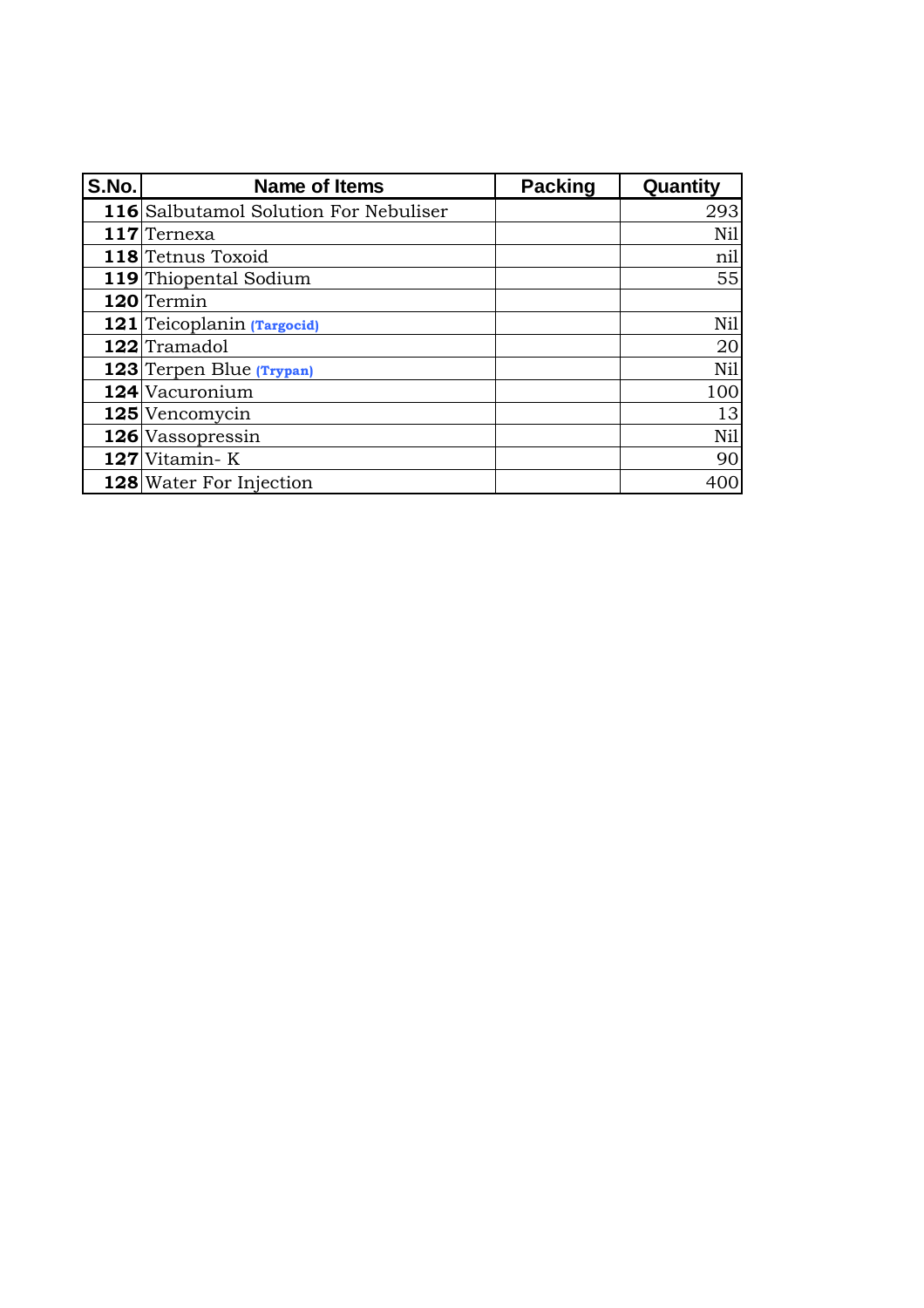|                 | SARDAR VALLABH BHAI PATEL HOSPITAL |                            |                   |  |
|-----------------|------------------------------------|----------------------------|-------------------|--|
| SL              | <b>NAME OF ITEM</b>                | <b>PACKING</b>             | <b>QUANTITY</b>   |  |
| $\mathbf{1}$    | Acetazolamide                      | 400mg tablet               | 500               |  |
| $\overline{2}$  | Acyclovir                          | 200mg tablet               | 920               |  |
| $\overline{3}$  | Albendazole                        | 400mg tablet               | 10740             |  |
| $\overline{4}$  | Alluperinol                        | Tablet                     | 660               |  |
| 5               | Alphacalcidol                      | Capsule                    | 42130             |  |
| 6               | Alprazolam                         | 0.25mg tablet              | 37460             |  |
| $\overline{7}$  | Alprazolam                         | 0.5mg tablet               | 14018             |  |
| 8               | Augmentin                          | 625mg tablet               | 200               |  |
| $\overline{9}$  | Amiodrone                          | tablet                     | $40\overline{00}$ |  |
| 10              | Amitryptylline                     | 25mg tablet                | 16170             |  |
| 11              | Amlodipin                          | $5mg$ tablet               | 243430            |  |
| 12              | Amoxycillin                        | 500mg                      | 262270            |  |
| 13              | Amoxycillin                        | $\overline{250}$ mg        | 100000            |  |
| 14              | Atorvastatin                       | 10mg tablet                | 4170              |  |
| 15              | Atorvastatin                       | 20mg tablet                | 20530             |  |
| 16              | Atenolol                           | 50mg tablet                | 152000            |  |
| 17              | Azithromycin                       | 250mg tablet               | 1052              |  |
| 18              | Azithromycin                       | 500mg tablet               | 6601              |  |
| 19              | Ampicillin                         | 500mg tablet               | 10000             |  |
| 20              | Alendronate                        | 70mg tablet                | 1500              |  |
| 21              | Ampicllin                          | $\overline{2}50mg$         | 1000              |  |
| $\overline{22}$ | Calcium                            | 500mg tablet               | 142470            |  |
| 23              | Cephalexin                         | 250mg                      | 112440            |  |
| 24              | Cephalexin                         | 500mg                      | 93240             |  |
| 25              | Cetrizine                          | 10mg tablet                | 272700            |  |
| 26              | Chloroquine                        | $\overline{250}$ mg tablet | 29240             |  |
| 27              | Cinnargin                          | mg tablet                  | 7070              |  |
| 28              | Ciprofloxacin                      | 250mg                      | 38000             |  |
| 29              | Co-trimoxazole                     | 400+80mg                   | 130               |  |
| 30              | Cefuroxime                         | 250mg                      | 10290             |  |
| 31              | Carbamazepine                      | 100mg                      | 7170              |  |
| 32              | Diacerin                           | mg tablet                  | 5200              |  |
| 33              | Diclofenic SR                      | 75mg tablet                | 50170             |  |
| 34              | Diclofenic 50mg                    | 50mg tablet                | 54830             |  |
| 35              | Dicyclomine                        | 10mg tablet                | 1630              |  |
| 36              | Dilitazem                          | 60mg tablet                | 5320              |  |
| 37              | Domperidone                        | 10mg tablet                | 97480             |  |
| 38              | Doxycycllin                        | 100mg                      | 6630              |  |
| 39              | Enalpril                           | 2.5mg tablet               | 29000             |  |
| 40              | Enalpril                           | 5mg tablet                 | 100               |  |
| 41              | Erythromycin                       | $\overline{250}$ mg tablet | 6000              |  |
| 42              | Etophylline+Theophyllin            | 300mg tablet               | 125700            |  |
| 43              | Etophylline+Theophyllin            | 100mg tablet               | 1250              |  |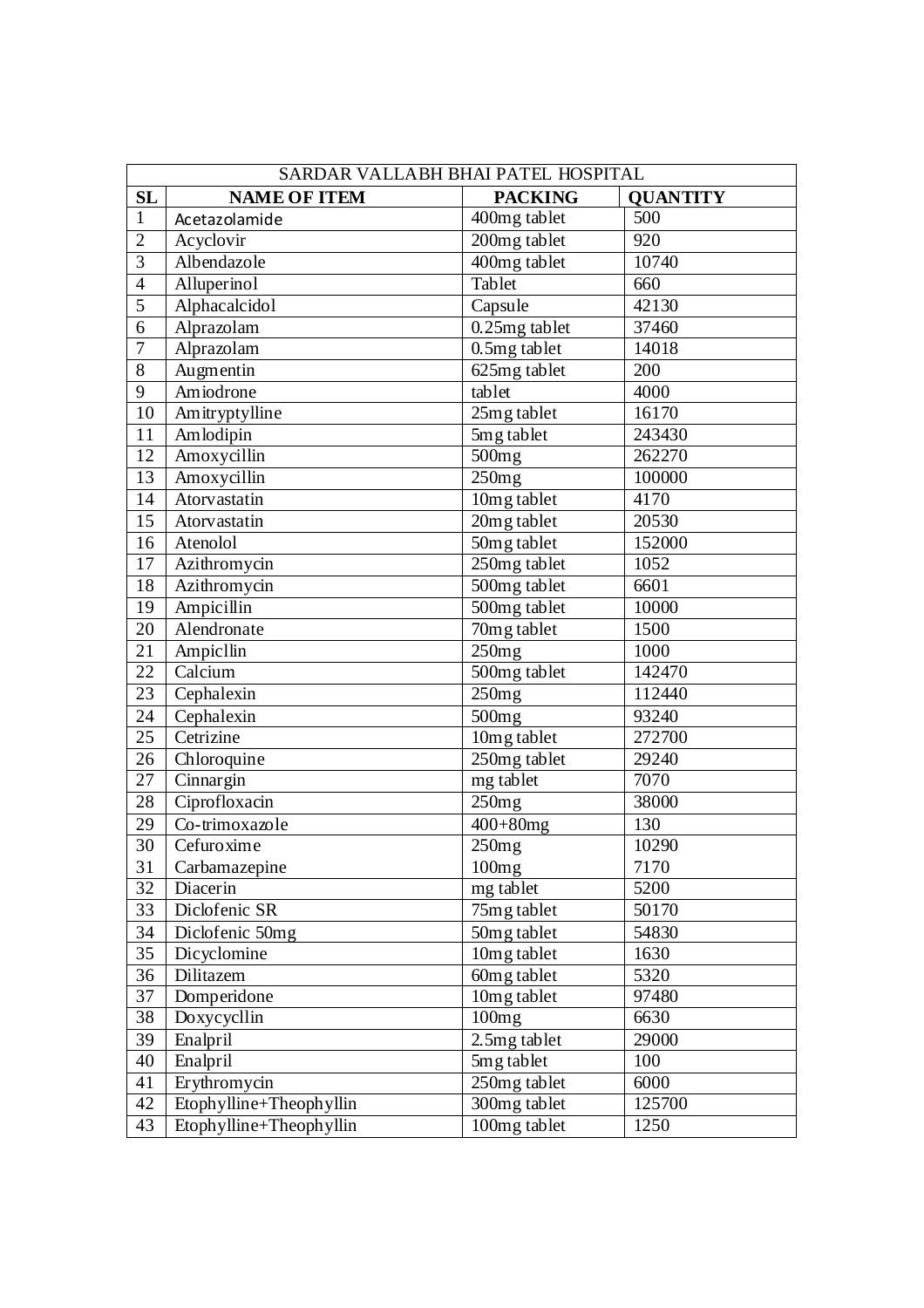| 44              | Ethinyl Oestradiol + Levonorgestrel | $(30+150)$ mg tablet       | 12750  |
|-----------------|-------------------------------------|----------------------------|--------|
| 45              | Floxitine                           | 20mg tablet                | 250    |
| 46              | Fluconazole                         | 150mg tablet               | 7370   |
| 47              | Folic acid                          | 5mg tablet                 | 40830  |
| 48              | Frusemide                           | 40mg tablet                | 38720  |
| 49              | Hydrochlorthizide                   | 25mg tablet                | 5670   |
| 50              | Hyoscine Butyle Bromide             | Mg tablet                  |        |
| 51              | Ibuprofen                           | 200mg tablet               | 65830  |
| 52              | Ibuprofen                           | 400mg tablet               | 225110 |
| 53              | Iron with Folic acid                | $(100+0.5)$ mg tablet      | 105070 |
| 54              | Isosorbide dinitrate                | Mg tablet                  | 16540  |
| 55              | Isosorbide mononitrate              | 10mg tablet                | 100    |
| 56              | Isosorbide mononitrate              | 20mg tablet                | 41030  |
| 57              | Isoxuriprine                        | Mg tablet                  | 23880  |
| 58              | Metclopromide                       | 10mg tablet                | 9670   |
| 59              | Metformin                           | 500mg tablet               | 57500  |
| 60              | Methotrexate                        | 2.5mg tablet               | 100    |
| 61              | Methylergmetrine maleate            | $0.125mg$ tablet           | 20170  |
| 62              | Metoprolol                          | 50mg tablet                | 37038  |
| 63              | Metronidazole                       | 400mg tablet               | 51720  |
| 64              | Medroxy Progesterone Acetate        | 10mg tablet                | 2500   |
| 65              | Metronidazole                       | 200mg tablet               | 8330   |
| 66              | Norethistrone                       | mg tablet                  | 830    |
| 67              | Nimesulide                          | 100mg tablet               | 3000   |
| 68              | Paracetamole                        | 500mg tablet               | Ni1    |
| 69              | Phenirmine maleate                  | 25mg tablet                | 1170   |
| 70              | Phentoin sodium                     | 100mg tablet               | 11800  |
| 71              | Prednisolone                        | 10mg tablet                | 6800   |
| 72              | Prednisolone                        | 5mg tablet                 | 2500   |
| 73              | Ofloxacin                           | 400mg                      | 64580  |
| 74              | Omeprazole                          | 20mg capsule               | 74045  |
| 75              | Ranitidine                          | 150mg mg tablet            | 171650 |
| 76              | Roxithrom ycin                      | 150mg mg tablet            | 68000  |
| 77              | Salbutamol                          | 4mg mg tablet              | 13530  |
| 78              | Simvastatin                         | 10mg mg tablet             | 590    |
| 79              | Simvastatin                         | 20mg mg tablet             | 1170   |
| 80              | Sodium valporate                    | 200mg tablet               | 5170   |
| 81              | Sodium valporate                    | 500mg tablet               | 6670   |
| 82              | Sulfadoxine+Pyrimthamine            | tablet                     | 242    |
| $\overline{83}$ | Tetracycllin                        | 500mg capsule              | 420    |
| 84              | Thyroxine sod.                      | 100mcg tablet              | 1500   |
| 85              | Trihexyphenidyl                     | tablet                     | 500    |
| 86              | Tinidazole                          | $\overline{500}$ mg tablet | 60200  |
| 87              | Zinc                                | tablet                     | 880    |
| 88              |                                     |                            |        |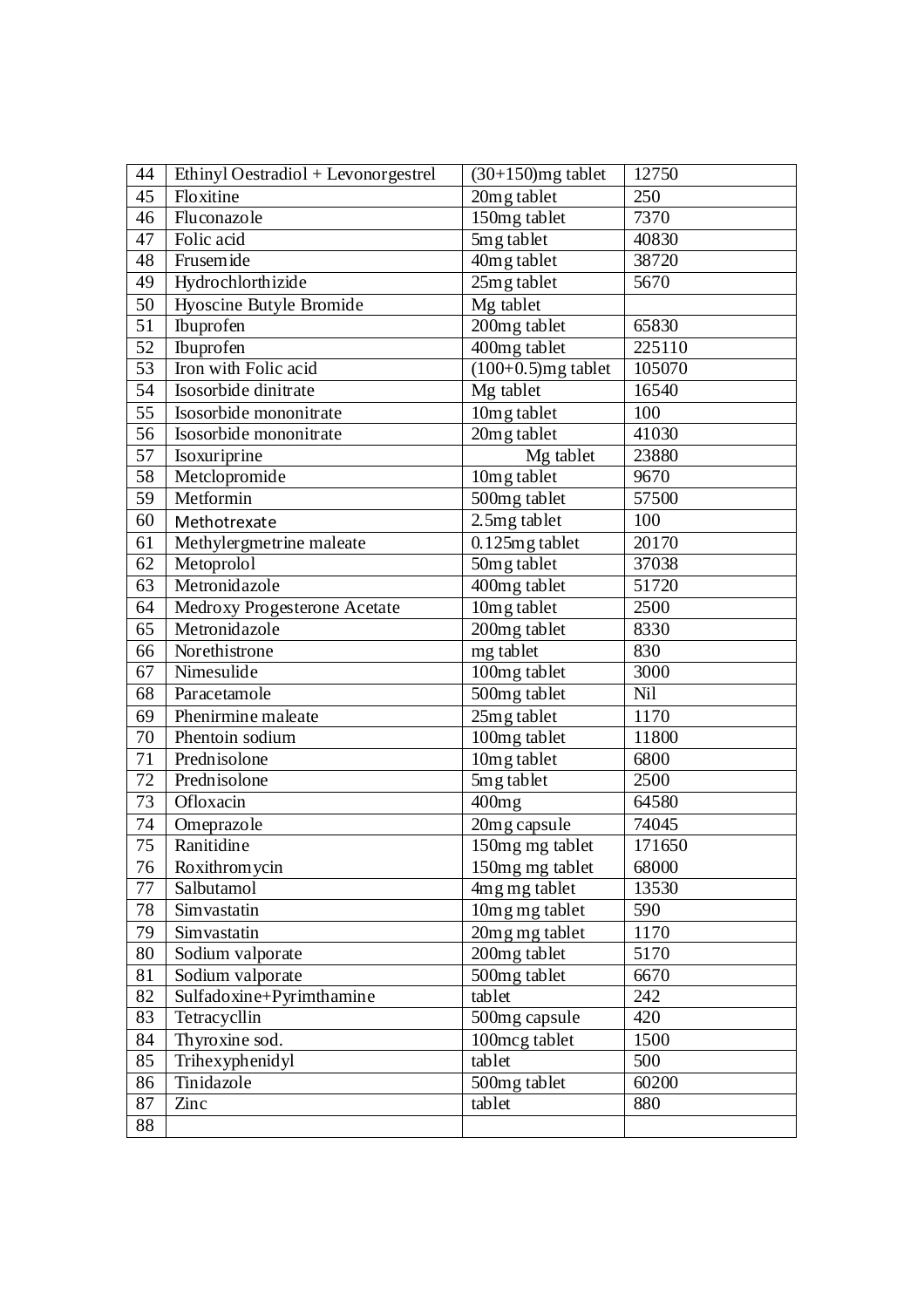| 89              |                                   |                      |       |
|-----------------|-----------------------------------|----------------------|-------|
|                 |                                   |                      |       |
| $\mathbf{1}$    | Albendazole                       | 400mg/10ml Susp.     | 117   |
| $\overline{2}$  | Amoxycillin                       | 125mg/5ml Susp.      | 6681  |
| $\overline{3}$  | Annovate Ointment                 | tube                 | 750   |
| $\overline{4}$  | Antacid                           | 200ml Bott.          | 180   |
| 5               | Phenirmine maleate                | Syp.                 | 1250  |
| 6               | Betamethasone ointment            | tube                 | 4075  |
| 7               | Bromohexin                        | 100ml Bott.          | 14677 |
| 8               | Budecort respules                 | $\ln g$              | 230   |
| $\overline{9}$  | Budecort respules                 | 0.5mg                | 250   |
| 10              | Calcium                           | 200ml Bott.          | 67    |
| 11              | Calamine lotion                   | 100ml Bott.          | 375   |
| 12              | Cephalexin                        | 125mg/5ml Susp.      | 1200  |
| 13              | Cerizine                          | $5mg/5ml$ Syp.       | 885   |
| 14              | Clorhexadine sol. Mouth Wash      | 100ml Bott.          | 750   |
| 15              | Chloroquine                       | 60ml Bott.           | 1067  |
| 16              | Choline                           | tube                 | 2933  |
|                 | Salicylate+Benzokonium+Lignocaine |                      |       |
| 17              | Cidex (Gluteraldehyde sol.)       | 5Ltr.                | 69    |
| 18              | Clobetasol cream                  | tube                 | 600   |
| 19              | Clotrimazole                      | Ear drops            | 100   |
| 20              | Clotrimazole Powder               | Bott                 | 1200  |
| 21              | Clotrimazoleointment              | tube                 | 2121  |
| 22              | Dentamycin+Dexamethasone          | Eye/Ear drops        | 50    |
| 23              | Diclofenic Gel                    | tube                 | 1310  |
| 24              | Dicyclomine                       | Drops                | 100   |
| 25              | diphenhydramine                   | 100ml. Syrup         | 14997 |
| 26              | Domperidone                       | 30ml Syrup           | 907   |
| 27              | Etophyllin+Theophyllin            | $(46.5 + 14)$ mg/5ml | 292   |
| 28              | Framycetin sulphate cream         | 1975                 | 1975  |
| 29              | Gentamycin 0.3%                   | Eye/Ear Drops        | 325   |
| $\overline{30}$ | Ibuprofen                         | 100mg/5ml Susp.      | 5245  |
| 31              | Ipatronium Bromide Inhaler        | 200mcg/dose          | 125   |
|                 |                                   | 200doses pack        |       |
| 32              | Ketorolac                         | Eye Drops            | 1650  |
| 33              | Lactolose                         | 100ml Bott.          | 152   |
| 34              | Lignocaine jelly2%                | tube                 | 285   |
| 35              | Lignocain Spray                   |                      | 6     |
| 36              | Mebendazole                       | 100mg/5m1            | 33    |
|                 |                                   | 30mlSusp             |       |
| 37              | Metronidazole                     | 200mg/5ml 30ml       | 537   |
|                 |                                   | Susp.                |       |
| 38              | Oral Rehydration Solution         | Powder               | 46983 |
| 39              | Paracetamol                       | $125mg/5ml$ 60ml     | 9467  |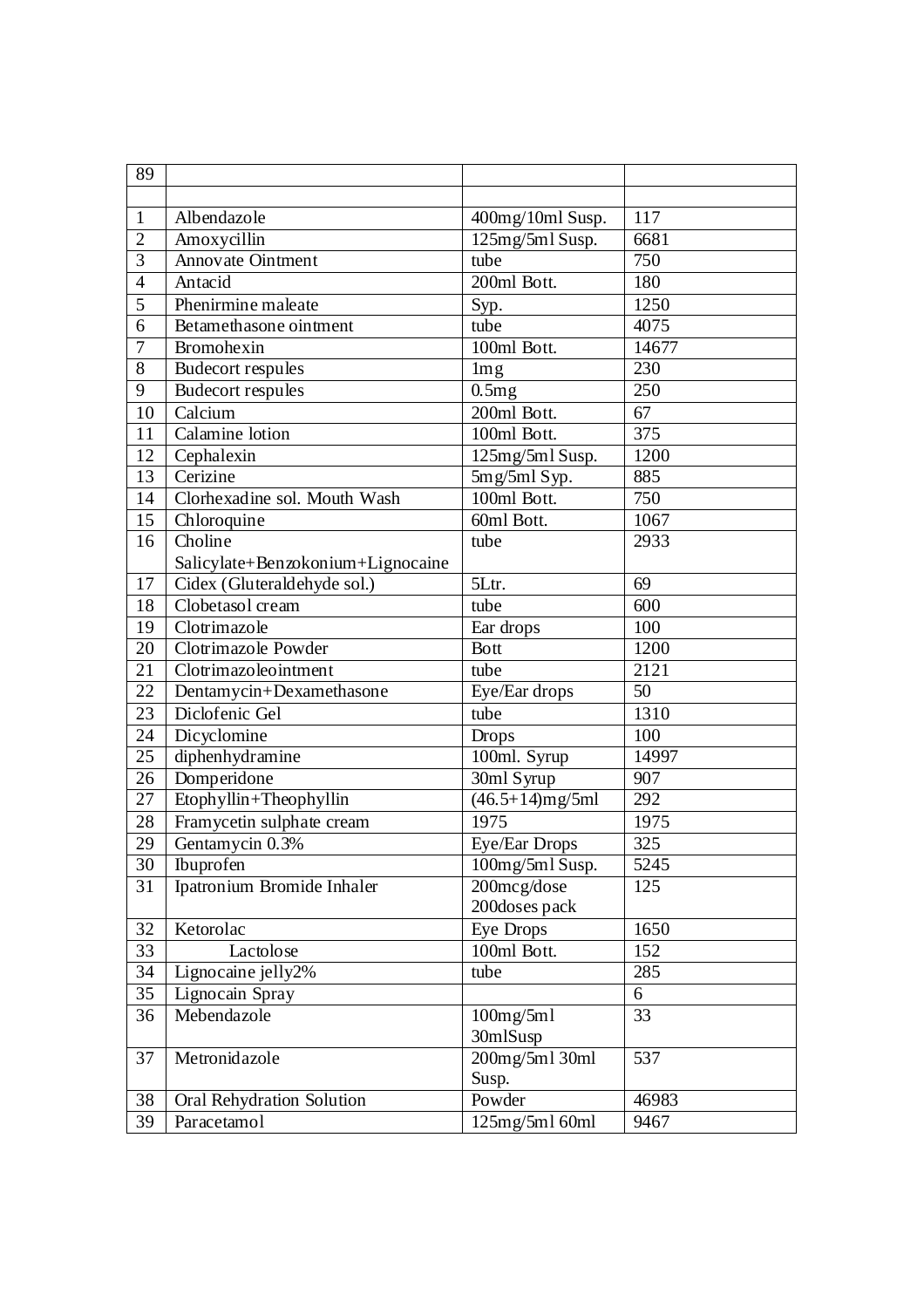|    |                          | Syp                |       |
|----|--------------------------|--------------------|-------|
| 40 | Permethrin Cream         | tube               | 1133  |
| 41 | Povidone Iodine Ointment | 500ml jar          | 24    |
| 42 | Povidone Iodine Ointment | tube               | 2172  |
| 43 | Protien Power            |                    | 16    |
| 44 | <b>Pyrental Pamoate</b>  | 10ml Bott. Susp.   | 25    |
| 45 | Salbutamol               | 100ml Bott.        | 10206 |
| 46 | Chlorhexadine (Savlon)   | 1Ltr. Bott.        | 45    |
| 47 | Timolol                  | eye Drops          | 100   |
| 48 | Tobramycin               | eye Drops          | 3878  |
| 49 | Vircon                   |                    | 68    |
| 50 | Vitamin D3 Granules      | Sachet             | 1490  |
| 51 | Xylometazole 0.05%       | Nasal Drops (Paed) | 575   |
| 52 | Xylometazole 0.1%        | Nasal Drops        | 425   |
|    |                          | (Adult)            |       |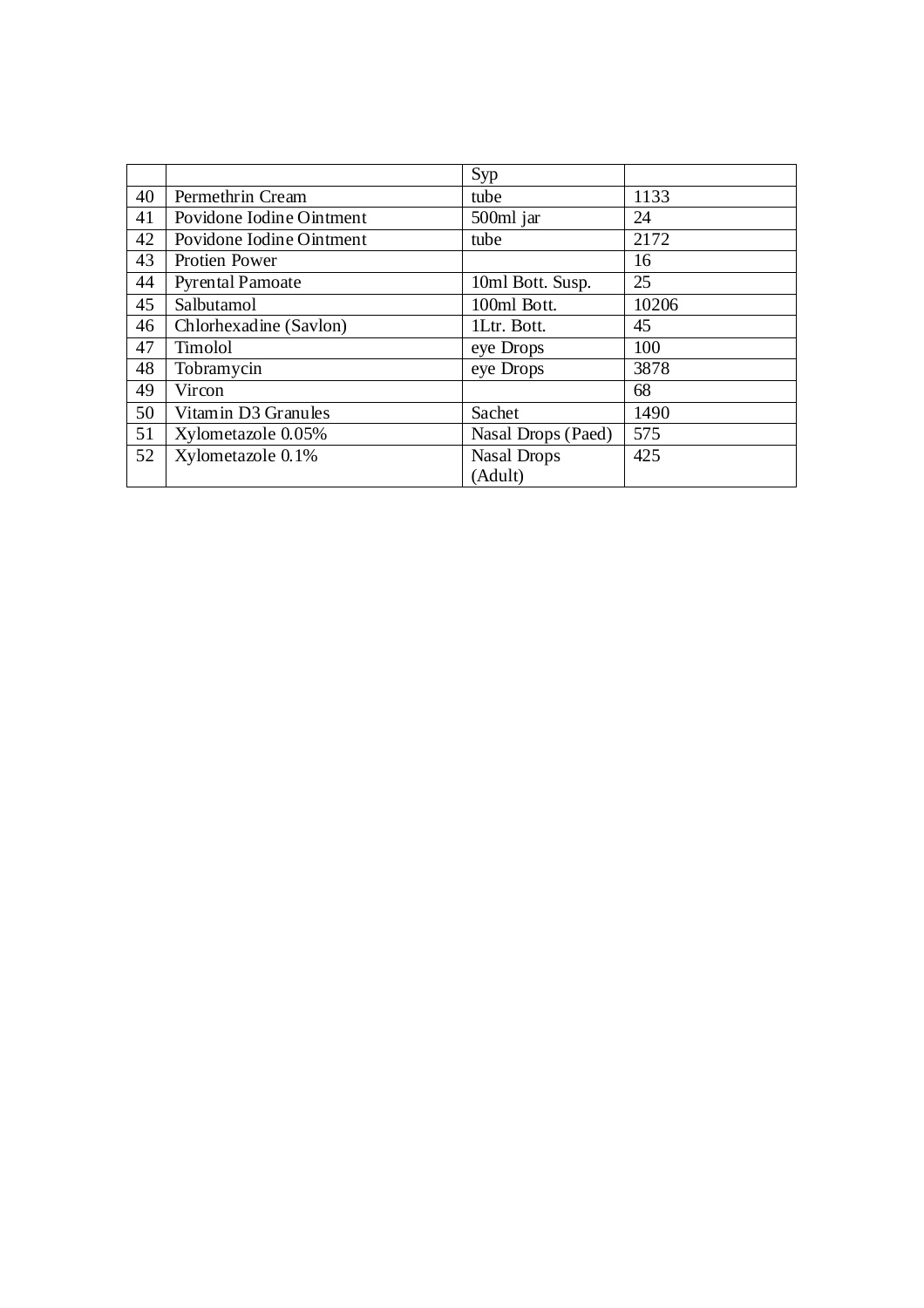| <b>Medicine List</b> |                                      |                |                 |
|----------------------|--------------------------------------|----------------|-----------------|
| S.No.                | <b>Name of Items</b>                 | <b>Packing</b> | Quantity        |
|                      | 1 Nor-adernaline                     |                | 15              |
|                      | $2$ Alburel 20%                      |                | 6               |
|                      | 3 Amino acid solution                |                | 20              |
|                      | 4 Amicacin                           |                | 1859            |
|                      | 5 Adnocin                            |                | 33              |
|                      | 6 Amiodrone                          |                | 25              |
|                      | <b>7</b> Anti-Rabies                 |                | 650             |
|                      | $8$ Anti R+D                         |                | 5               |
|                      | 9 Bupivocaine 0.25% (Senocaine)      |                | 150             |
|                      | 10 Bupivocaine heavy                 |                | 150             |
|                      | $11$  Ciprofloxacin                  |                | 2834            |
|                      | 12 Ceftriaxone Sod (Mondcef)         |                | 1101            |
|                      | 13 Cerviprim Gel 0.5                 |                | 35              |
|                      | 14 Calcium Gluconate                 |                | 71              |
|                      | 15 Cloxacilin                        |                | 165             |
|                      | 16 Fenoxaprin (Claxane)              |                | 58              |
|                      | 17 Dalteprin (Fragmin)               |                | 130             |
|                      | 18 Dextrose With Normal Saline       |                | 1120            |
|                      | 19 Debutamine                        |                | 12              |
|                      | 20 Diclofenic Sodium                 |                | 2140            |
|                      | 21 Diazepam                          |                | 15              |
|                      | 22 Dopamine                          |                | 51              |
|                      | 23 Etophyllin + Jheophyllin          |                | 100             |
|                      | 24 Ethamsylate                       |                | 5               |
|                      | $25$ <i>Esmolol</i>                  |                | 3               |
|                      | 26 Frusemide                         |                | 3930            |
|                      | 27 Hydrocortisone 100mg (Efcorlin)   |                | 925             |
|                      | 28 Hyoscin Butyl Bromide             |                | 400             |
|                      | 29 Insulin R Autropiol               |                | 563             |
|                      | 30 Insulin Mix                       |                | 830             |
|                      | <b>31</b> Iprevent Solution          |                | 618             |
|                      | $32$ Isolyte - P                     |                | 35              |
|                      | 33 Ketamine                          |                | 40              |
|                      | <b>34</b> Lignocaine $2\%$           |                | 59              |
|                      | <b>35</b> Lignocaine 4%              |                | 25              |
|                      | <b>36</b> Lignocaine With Adernaline |                | 400             |
|                      | <b>37</b> Methylprednisolone         |                | $\overline{25}$ |
|                      | 38 Metoprolol                        |                | $\overline{3}$  |
|                      | 39 Metclopromide                     |                | 30              |
|                      | 40 Metronidazole                     |                | 410             |
|                      | 41 Meropenum                         |                | 123             |

## SARDAR VALLBH BHAI PATEL HOSPITAL